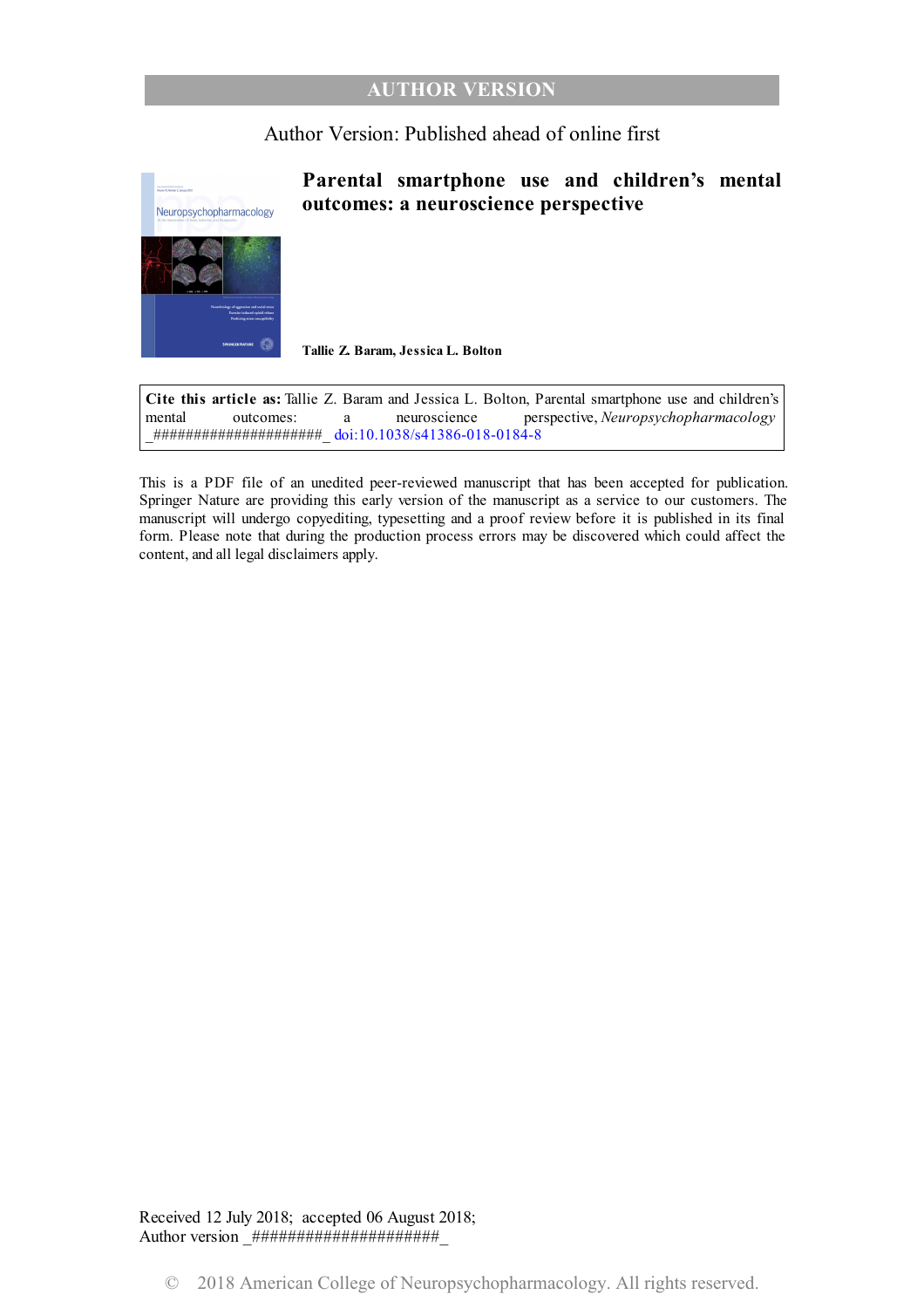# **AUTHOR ACCEPTED MANUSCRIPT**

NPP Perspective

#### **Parental smartphone use and children's mental outcomes: a neuroscience perspective**.

Tallie Z. Baram $^{1\text{-}3}$  and Jessica L. Bolton $^{1,2}$ Departments of Anatomy/Neurobiology, Pediatrics, Neurology; University of California-Irvine Irvine, CA, 92697

Corresponding author: Tallie Z. Baram, MD, PhD Danette Shepard Prof. Neurological Sciences

Distinguished Prof., Pediatrics, Anatomy/Neurobiology, Neurology<br>
ZOT 4475<br>
UC-Irvine, CA, USA 92697-4475<br>
Email: <u>tallie@uci.edu</u><br>
Phone: 949.824.6478<br>
FAX: 949.824.1106 ZOT 4475 UC-Irvine, Irvine, CA, USA 92697-4475 Email: [tallie@uci.edu](mailto:tallie@uci.edu) Phone: 949.824.6478 FAX: 949.824.1106

Cellphone / smartphone use is now constant and ubiquitous: Over 95% of millennials and 85% of Gen-X individuals own a smartphone, and many are online constantly (1-2). These individuals are current and future parents, and their device use throughout the day overlaps their interactions with their infants and children. What (if any), are the consequences of parental smartphone use on infants' brain development? How might smartphone use by a parent influence the maturation of the cognitive, emotional and social brain?

An early concern was the potential effect of pre- and postnatal exposure to cell-phone related electromagnetic fields (EMF) on behavioral (cognitive, emotional) outcomes in children (3). Whereas this topic aroused prominent public concern, the effects reported by controlled studies were small, and accounting for numerous potential confounders as well as establishing causality was difficult. A related worry, shown to be unfounded, was potential EMF-related hearing loss (4).

Whereas concerns related to the physical properties of cellphones have not been significantly substantiated, a key ongoing question is whether intermittent, unpredictable distraction of a parent as a result of messages, tweets, posts, news and shows might interfere with parentinfant interactions in a manner that leaves a persistent mark on brain maturation. This is a real and pressing question because, over the past century, hundreds of investigations worldwide have clearly demonstrated the crucial role of signals from the primary caretaker in modulating the cognitive and emotional development of infants.

In the context of our current scientific understanding, cognitive and emotional brain functions involve coordinated activities of brain circuits that integrate molecular, cellular, synaptic and network signaling (5). Hence, mental disorders may arise from dysfunction (failure) of crucial brain circuits. Both 'normal' and aberrant brain functions originate from genetic risk and environmental influences, particularly during sensitive developmental periods when brain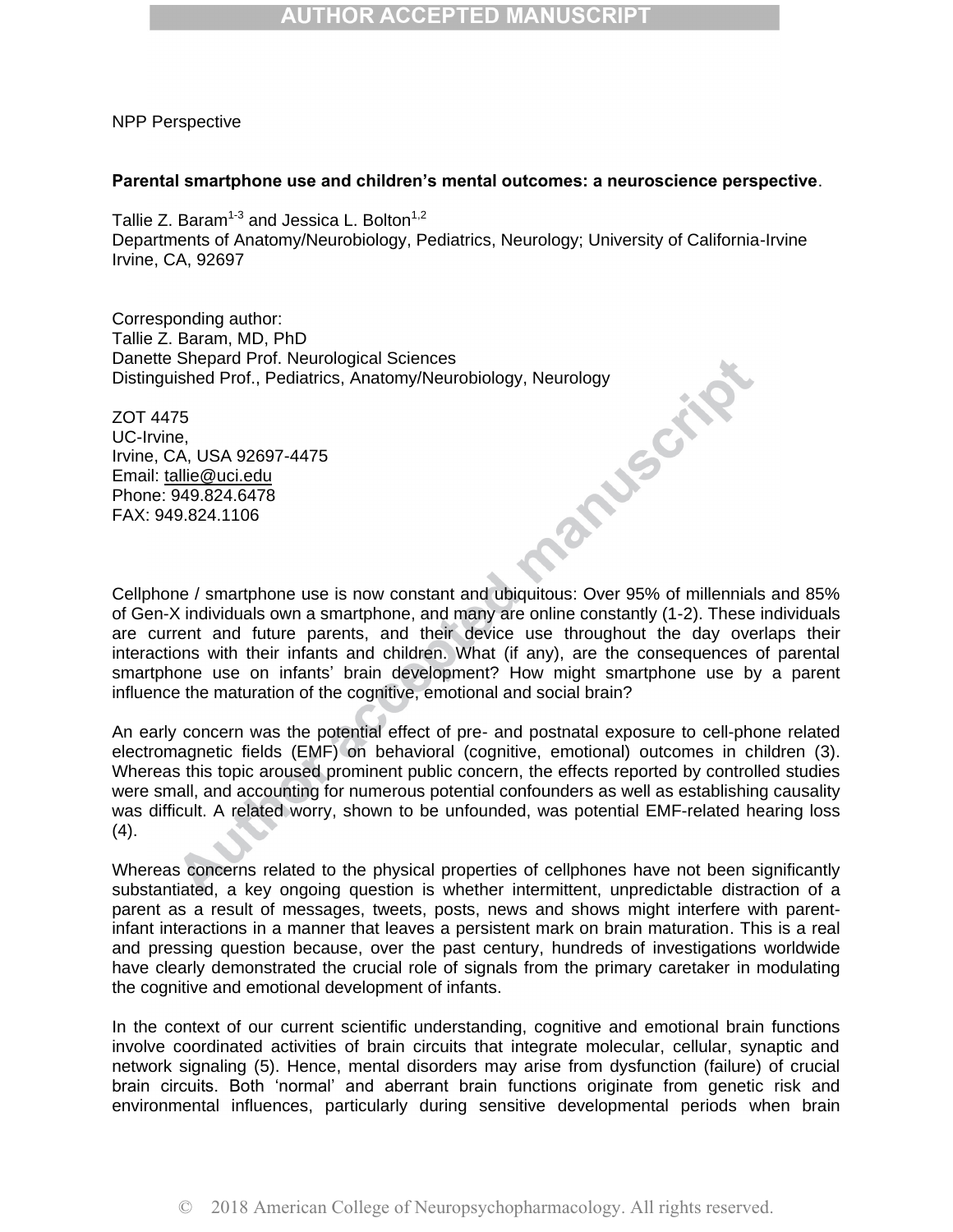## **AUTHOR ACCEPTED MANUSCRIPT**

circuits are not fully mature (6). Parents are the primary source of environment-derived sensory signals early in life, signals that are known to influence the maturation of brain circuits (7-8). The question then arises whether smartphone use influences parental signals to the infant in a manner that might be detrimental to the maturation of brain circuits.

What do we know about parental signals, especially the salient characteristics of those parental signals that influence brain development? In humans, a robust body of literature supports parental availability, consistency, sensitivity and predictability as foundations for optimal cognitive and emotional development (9). Research in humans might struggle with distinguishing the genetic contribution of a parent to a child from the contribution derived from parental signals during care and interaction with the infant; it is also difficult to infer causality in complex contexts with numerous potential confounders. Yet, in non-human primates and rodent systems, presence of maternal care signals and their quantity and quality have been shown to modulate neurodevelopmental processes, supporting causality and suggesting mechanisms (10,11). The overall quantity, as well as many qualitative aspects of parental signals to the infant are unlikely to be fundamentally affected by the use of a smartphone. However, recent information suggests that other crucial aspects of parental signals might be profoundly affected.

There is now growing evidence in both humans and controlled experimental animal systems that, in addition to the parental-behavior properties described above, the patterns of parental signals may impact cognitive and emotional outcomes through the modulation of the maturation of the underlying brain circuits (11-13). Specifically, repeated, predictable parental-signal patterns promote resilience to stress and enhanced memory whereas fragmented and unpredictable patterns of parental signals might negatively impact these functions (11-14). Whereas, as described above, the prospective human studies are by their nature associational, work in experimental systems, replicated widely (15-20), suggests causality. In experimental systems, predictable barrages of maternal care enhanced stress resilience via reduced excitatory synaptic innervation and epigenetic programming of stress-sensitive cells (21). By contrast, fragmented and unpredictable maternal signals augmented excitatory input onto stress-sensitive cells and influenced the maturation and function of a number of brain circuits, with consequent emotional and cognitive sequelae (22,23).

We do not know if daily, rampant smartphone use significantly disrupts the predictability of a parent's signals to the infant or promotes their fragmentation. Also unclear is the age at which the developing brain is most sensitive to optimal and adverse parental signals. Whereas evidence exists that the first two years of life might be a particularly sensitive period (24), effects on older infants and pre-schoolers cannot be excluded. In addition, distinguishing parental smartphone use from the myriad other aspects of parent-child interaction will be a daunting task. Furthermore, the effects of smartphone use on parental signals needs to be considered in the context of the profound positive and negative effects of smartphone use on public healthsuch as enabling rapid access to health care versus promoting distraction-related driving fatalities. Yet, in view of our emergent understanding of the role of sensory signals in the maturation of brain circuits and the overwhelming prevalence of parental interactions with devices, the potential consequences of parental phone use on the signals that reach and modulate the maturation of the infant brain merit consideration and study.

#### Funding and Disclosures.

The authors' research has been supported by NIH grants MH73136, NS28912 and MH096889 and by the Hewitt Foundation for Biomedical Research. The authors have no competing financial interests.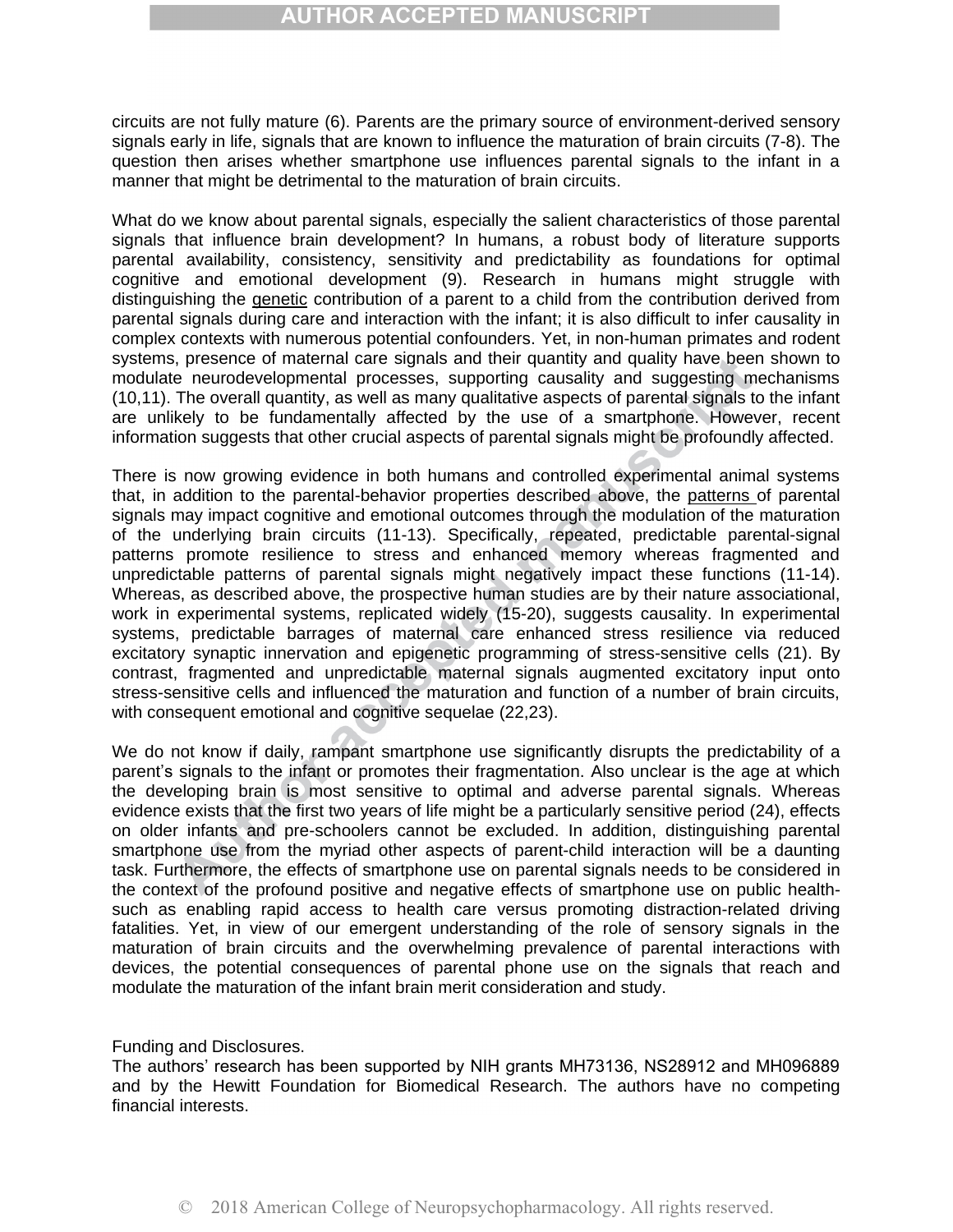## **AUTHOR ACCEPTED MANUSCRIPT**

### References

- 1. Pew Research Center; Mobile Technology Fact Sheet; accessed July 3, 2018
- 2. Millennials are top smartphone users; Nielsen Newswire Reports, Nielson Company LLC; accessed July 3 2018.
- 3. Wiedemann P, Schütz H. Children's health and RF EMF exposure. Views from a risk assessment and risk communication perspective. Wien Med Wochenschr. 2011 161:226-32
- 4. Sudan M, Kheifets L, Arah OA, Olsen J. Cell phone exposures and hearing loss in children in the Danish national birth cohort. Paediatr Perinat Epidemiol. 2013 27:247-57
- 5. Redish AD and Gordon JA. Computational Psychiatry: New Perspectives on Mental Illness. Strungmann Forum Reports. 2016; vol. 20. Series ed. J. Lupp. MIT Press: Cambridge, MA.
- 6. Bale TL, Baram TZ, Brown AS, Goldstein JM, Insel TR, McCarthy MM, Nemeroff CB, Reyes TM, Simerly RB, Susser ES, Nestler EJ. Early life programming and neurodevelopmental disorders. *Biol Psychiatry*. 2010, 68:314-319.
- 7. Espinosa JS, Stryker MP. Development and plasticity of the primary visual cortex. *Neuron*. 2012; 75:230-249.
- 8. Sevelinges Y, Sullivan RM, Messaoudi B, Mouly AM. Neonatal odor-shock conditioning alters the neural network involved in odor fear learning at adulthood. *Learn Mem*. 2008; 15:649-656
- 9. Sheridan MA, McLaughlin KA. Dimensions of early experience and neural development: deprivation and threat. *Trends Cogn Sci*. 2014; 18:580-585.
- 10. Weaver IC, Cervoni N, Champagne FA, D'Alessio AC, Sharma S, Seckl JR, Dymov S, Szyf M, Meaney MJ. Epigenetic programming by maternal behavior. Nat Neurosci. 2004 7:847-54.
- 11. Baram TZ, Davis EP, Obenaus A, Sandman CA, Small SL, Solodkin A, Stern H. Fragmentation and unpredictability of early-life experience in mental disorders. *Am J Psychiatry*. 2012; 169:907-915
- 12. Davis EP, Stout SA, Molet J, Vegetabile B, Glynn LM, Sandman CA, Heins K, Stern H, Baram TZ. Exposure to unpredictable maternal sensory signals influences cognitive development across species. *PNAS*. 2017 114:10390-10395
- 13. Molet J, Heins K, Zhuo X, Mei YT, Regev L, Baram TZ, Stern H. Fragmentation and high entropy of neonatal experience predict adolescent emotional outcome. *Transl Psychiatry*. 2016; 6:e702.
- 14. Glynn LM, Howland MA, Sandman CA, Davis EP, Phelan M, Baram TZ, Stern HS. Prenatal maternal mood patterns predict child temperament and adolescent mental health. *J Affect Disord.* 2018;228:83-90
- 15. Heun-Johnson H, Levitt P. Early-Life Stress Paradigm Transiently Alters Maternal Behavior, Dam-Pup Interactions, and Offspring Vocalizations in Mice. Front Behav Neurosci. 2016 10:142.
- 16. Bath KG, Manzano-Nieves G, Goodwill H. Early life stress accelerates behavioral and neural maturation of the hippocampus in male mice. Horm Behav. 2016 82:64-71.
- 17. Liao XM, Yang XD, Jia J, Li JT, Xie XM, Su YA, Schmidt MV, Si TM, Wang XD. Blockade of corticotropin-releasing hormone receptor 1 attenuates early-life stressinduced synaptic abnormalities in the neonatal hippocampus. Hippocampus. 2014 24:528-40